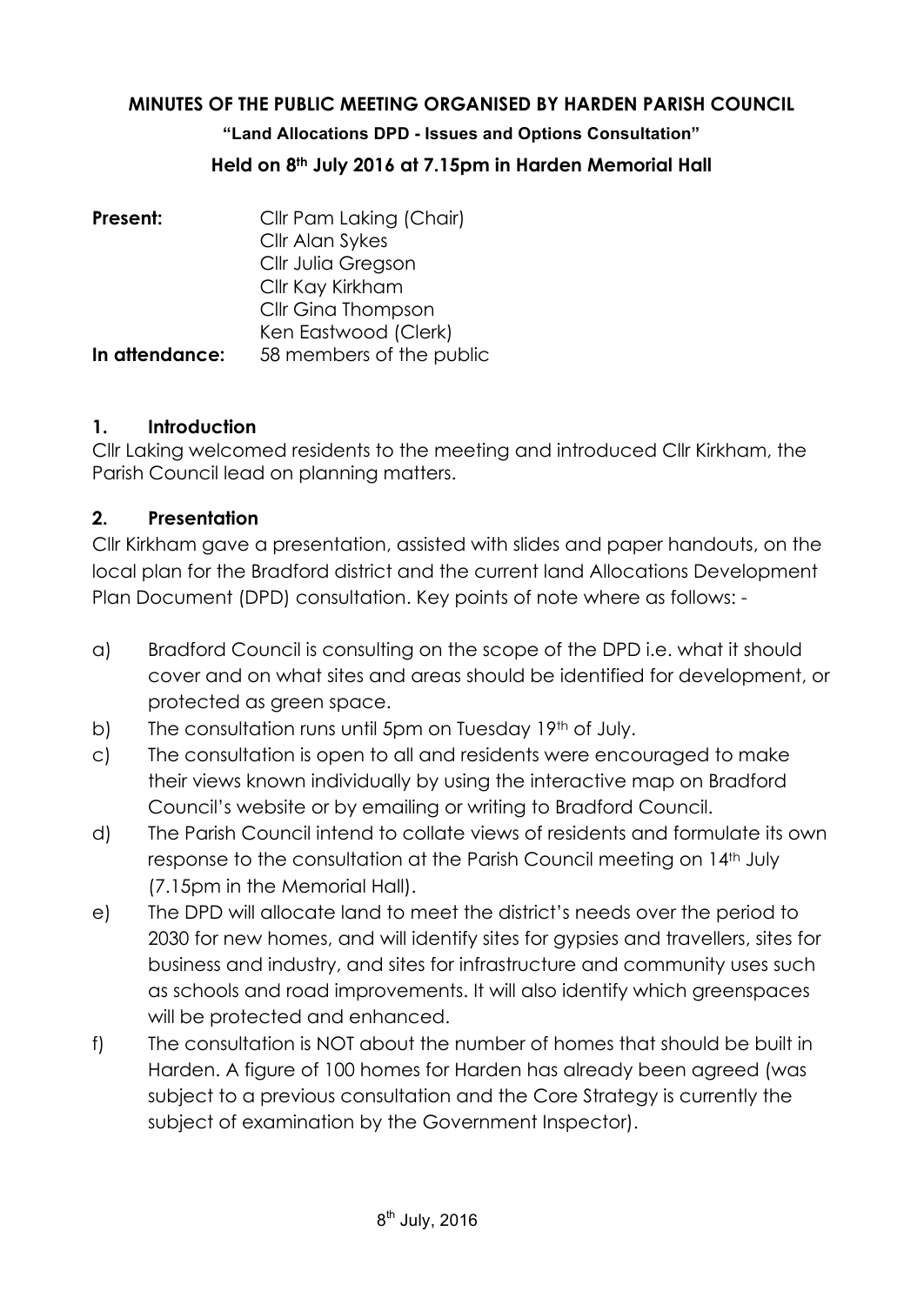- g) Some 13 sites have been identified in Harden as possible development sites and are detailed on Bradford Council's interactive map and the map displayed on the Parish Council website.
- h) The timetable for publication of the Local Plan runs through to early 2019 and there will be further consultations e.g. on the Green Belt. Any houses built since 2013 will count towards the target of 100.

# **4. Public Discussion**

Residents present were invited to make comment and the following matters were raised: -

- a) Concerns about traffic and road safety with regard to site HR/011and 6. Noted that the site is in the Green Belt and on a busy road.
- b) HR/011 had previously been described by Bradford Council as an area of natural beauty.
- c) A question about the impact on the school and how that could be addressed. An observation that building family homes would increase the number of school children. Cllr Kirkham advised that a possible consultation response could be to make the case for smaller houses.
- d) The importance of preserving the separation between neighbouring villages and how this contributed to the unique character of the area.
- e) Access issues with regard to sites on South Walk (HR/005). If developed together with HR/013 and HR/004, there could be potential for new access from Wilsden Road.
- f) Had the Parish Council considered developing a Neighbourhood Plan? Cllr Kirkham stated the Council had considered it previously but concluded there was insufficient interest in the community to take that forward. It was observed that that might now have changed and the Council would like to revisit the matter. Interested residents were asked to make themselves known to the Clerk by email (clerk@hardenparishcouncil.gov).
- g) The site off Valley View, HR/013, has problems with drainage and is very wet.
- h) General comments and discussion about traffic and road safety. There seemed to be a widely held view that traffic through the village is already an issue of concern. How can this be addressed if further developments take place?
- i) Residents asked about proposals in neighbouring villages. Cllr Kirkham stated the figure for Cullingworth was 350 and for Wilsden, 200. There was some discussion about the impact of these proposals in terms of additional traffic passing through Harden during busy periods.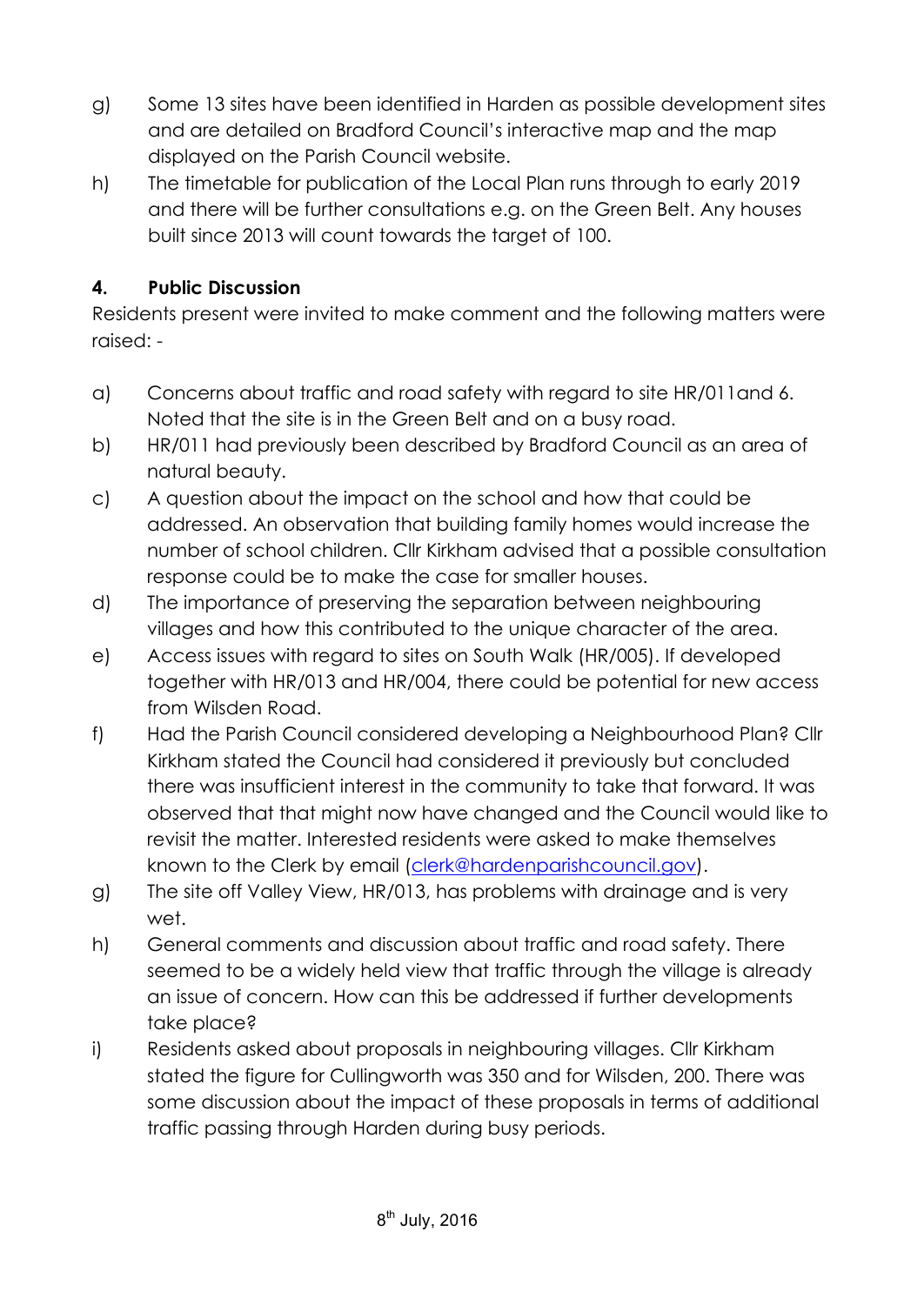- j) There were some further questions about the length of the plan and the figure for Harden. Cllr Kirkham stated the plan would run to 2030. The figure of 100 houses for Harden is now a given, though in theory it could be changed by the Government Inspector during the current examination of the Core Strategy. There is now no opportunity for residents to oppose or challenge the figure (extensive consultation processes took place in the past).
- k) Do the sites have to be developed and who will decide when? Cllr Kirkham explained that the sites do not have to be developed – that would be a matter for the individual landowners. However, Bradford Council could also introduce phasing, bringing some sites forward and not releasing others until infrastructure works had been completed, for example.
- l) Could other sites be identified? Cllr Kirkham advised that they could and indeed during the current consultation anyone could suggest additional sites for consideration or protection.
- m) Further comments on phasing of developments. Perhaps for Harden this should be a key consideration and residents should ask for developments to be spaced out to minimise local impact and burdens on infrastructure?
- n) How is the Green Belt protected? Cllr Kirkham responded by saying that 8 of the currently identified sites were within the Green Belt. Boundaries can be re-drawn through this process to meet local development needs.
- o) Does the process start all over again after 15 years? Cllr Kirkham suggested it inevitably would.
- p) How are district ward Councillors involved? Cllrs Sykes and Kirkham responded and advised residents to contact their ward Councillors and make their views known if they so wished.
- q) How had the site densities in the presentation been calculated? Cllr Kirkham advised that she had calculated those figures to give an indication of potential densities. Actual numbers would vary, depending on any scheme design and the style of housing proposed.
- r) Concerns about the entrance to Braes Castle (site HR/012). Cllr Kirkham stated there had been a number of permissions granted for that site over the years but the most recent one lapsed in February 2016.
- s) Where would gypsy and traveller sites be located? Problems with a site outside of Harden were mentioned. Cllr Kirkham stated she had no knowledge of that matter but that there were no proposals for a site in Harden.